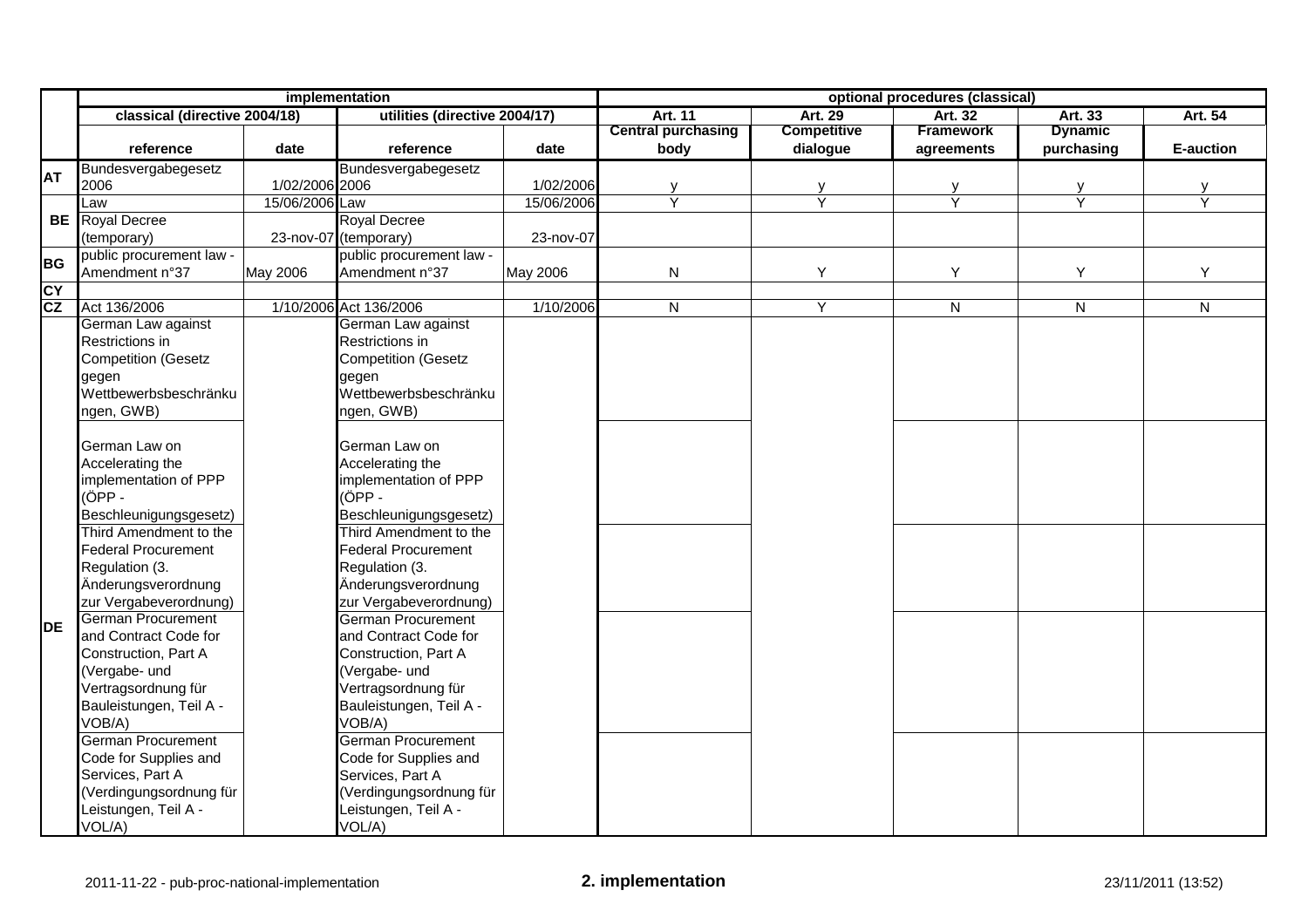|            | <b>German Procurement</b>            | 08/09/2005         | <b>German Procurement</b>         | 08/09/2005    |               |               |              |                             |                             |
|------------|--------------------------------------|--------------------|-----------------------------------|---------------|---------------|---------------|--------------|-----------------------------|-----------------------------|
|            | Code for Architects and              | (competitive       | Code for Architects and           | (competitive  |               |               |              |                             |                             |
|            | <b>Engineers' Services</b>           |                    | dialogue) and Engineers' Services | dialogue) and |               |               |              |                             |                             |
|            | (Verdingungsordnung für  01/11/2006  |                    | (Verdingungsordnung für           | 01/11/2006    |               |               |              |                             |                             |
|            | freiberufliche Leistungen - (further |                    | freiberufliche Leistungen -       | (further      |               |               |              |                             |                             |
|            | VOF)                                 | provisions)        | VOF)                              | provisions)   |               | Y             |              |                             |                             |
| <b>DK</b>  |                                      |                    |                                   |               |               |               |              |                             |                             |
| EE         |                                      |                    |                                   |               |               |               |              |                             |                             |
| <b>ES</b>  | law 30/2007                          | 30/10/2007         | law 31/2007                       | 30/10/2007    | y (classical) | y (classical) |              | $\mathbf{v}$                |                             |
|            | ordonnance 2005-649                  |                    | 6/06/2005 ordonnance 2005-649     | 6/06/2005     |               |               |              |                             |                             |
|            | decree 2005-1742                     |                    | 30/12/2005 decree 2005-1308       | 20/10/2005    |               |               |              |                             |                             |
| <b>IFR</b> |                                      |                    |                                   |               |               |               |              |                             |                             |
|            | decree $2006-975 = \text{Code}$      |                    | decree $2006-975 = \text{Code}$   |               |               |               |              |                             |                             |
|            | des Marchés Publics                  |                    | 1/08/2006 des Marchés Publics     | 1/08/2006     |               |               |              | y (supplies)                | y (supplies)                |
| <b>FT</b>  | Act 348/2007                         |                    | 1/06/2007 Act 349/2007            | 1/06/2007     | $\mathbf{v}$  | $\mathbf{v}$  | $\mathbf{v}$ | ?                           | 2                           |
|            | Statutory Instrument n°5             |                    | Statutory Instrument n°6          |               |               |               |              |                             |                             |
|            | in Public Contracts                  |                    | in Utilities Contracts            |               |               |               |              |                             |                             |
|            | Regulation 2006                      |                    | 31/01/2006 Regulations 2006       | 31/01/2006    |               |               |              |                             |                             |
| lGB        | <b>Scottish Statutory</b>            |                    |                                   |               |               |               |              |                             |                             |
|            | Instrument 2006/1 in                 |                    |                                   |               |               |               |              |                             |                             |
|            | <b>Public Contracts</b>              |                    | S.S.I. 2006/2 in Utilities        |               |               |               |              |                             |                             |
|            | (Scotland) Regulations               |                    | Contracts (Scotland)              |               |               |               |              |                             |                             |
|            | 2006                                 |                    | 31/01/2006 Regulations 2006       | 31/01/2006    |               |               |              |                             |                             |
| <b>GR</b>  | presidential decree                  |                    | presidential decree               |               |               |               |              |                             |                             |
|            | 60/2007                              | 16/03/2007 59/2007 |                                   | 16/03/2007    |               |               |              |                             |                             |
| lнu        |                                      |                    |                                   |               |               |               |              |                             |                             |
| IE         | SI 329 of 2006                       |                    | 22/06/2006 SI 50 of 2007          | 2/03/2007     | $\mathbf{v}$  | $\mathbf v$   | $\mathsf{V}$ | $\mathsf{v}$                |                             |
| İІТ        | decree 163                           |                    | 12/04/2006 decree 163             | 12/04/2006    | $\mathbf{V}$  | $\mathbf{V}$  | $\mathsf{V}$ | $\mathsf{V}$                | $\mathbf{v}$                |
| llt        | law on public                        |                    | law on public                     |               |               |               |              |                             |                             |
|            | procurement                          |                    | 22/12/2005 procurement            | 22/12/2005    |               |               |              |                             |                             |
| l∟∪        |                                      |                    |                                   |               |               |               |              |                             |                             |
| <b>LV</b>  |                                      |                    |                                   |               |               |               |              |                             |                             |
| <b>MT</b>  |                                      |                    |                                   |               |               |               |              |                             |                             |
| <b>NL</b>  | decree BAO                           |                    | 16/07/2005 decree BASS            | 16/07/2005    | $\mathbf{v}$  | $\mathbf{v}$  | $\mathsf{v}$ | $\mathsf{V}$                | $\mathbf{v}$                |
| PL         |                                      |                    |                                   |               |               |               |              |                             |                             |
| <b>IPT</b> | decree law 18                        |                    | 29/01/2008 decree law 18          | 29/01/2008    |               |               |              | y (not for public<br>works) | y (not for public<br>works) |
|            |                                      |                    |                                   |               |               |               |              |                             |                             |